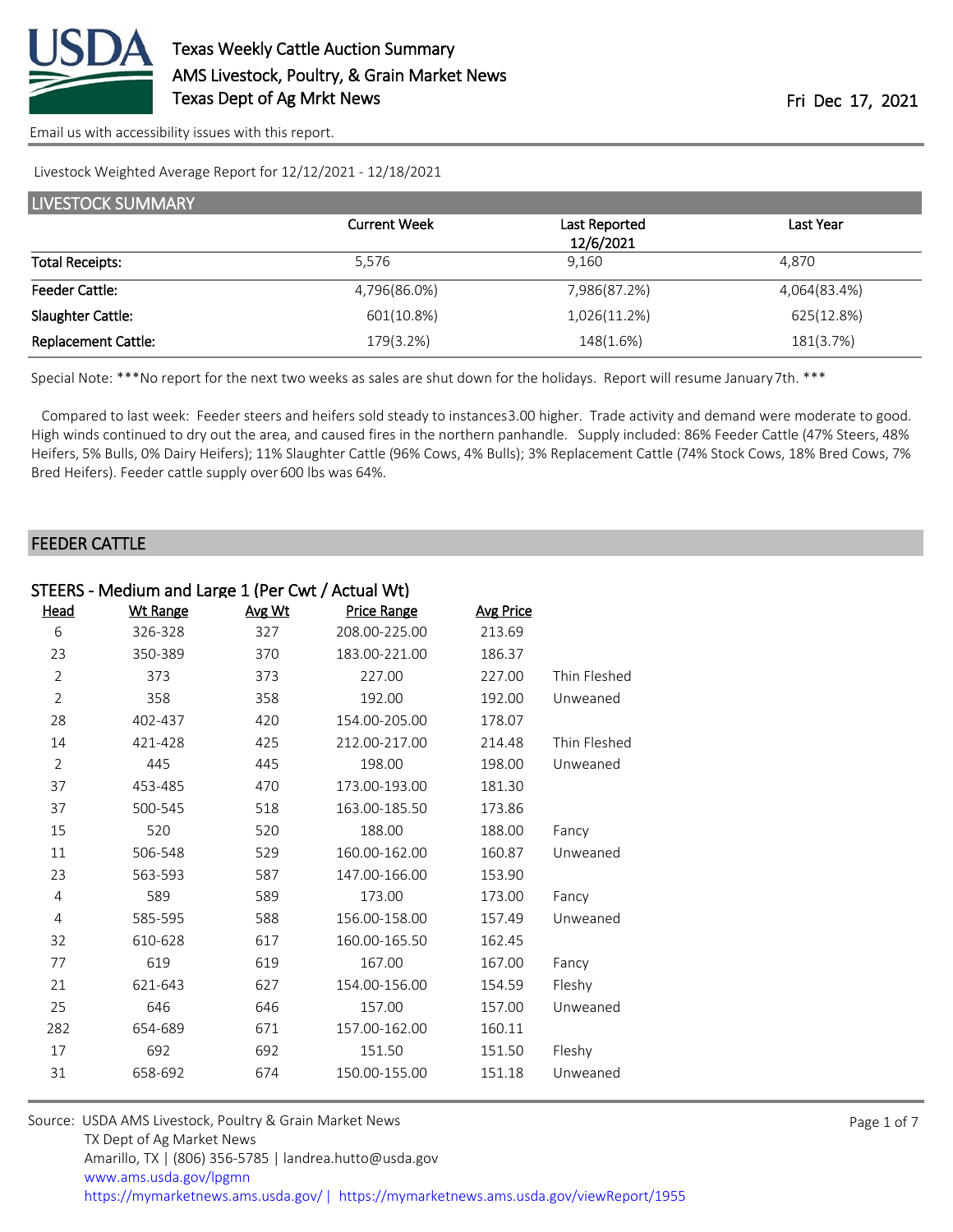

# Texas Weekly Cattle Auction Summary AMS Livestock, Poultry, & Grain Market News Texas Dept of Ag Mrkt News Texas Dept of Ag Mrkt News

[Email us with accessibility issues with this report.](mailto:mars@ams.usda.gov?subject=508%20issue)

| 121 | 700-727 | 717  | 148.00-163.75 | 159.81 |          |
|-----|---------|------|---------------|--------|----------|
| 255 | 751-791 | 764  | 146.00-163.00 | 158.29 |          |
| 55  | 757     | 757  | 137.75        | 137.75 | Unweaned |
| 76  | 823-843 | 840  | 141.00-159.00 | 155.86 |          |
| 15  | 897     | 897  | 150.50        | 150.50 |          |
| 6   | 1001    | 1001 | 131.00        | 131.00 |          |

| STEERS - Medium and Large 1-2 (Per Cwt / Actual Wt) |          |        |                    |                  |              |
|-----------------------------------------------------|----------|--------|--------------------|------------------|--------------|
| <u>Head</u>                                         | Wt Range | Avg Wt | <b>Price Range</b> | <b>Avg Price</b> |              |
| 11                                                  | 275-299  | 295    | 184.00-214.00      | 208.91           |              |
| 10                                                  | 308-315  | 310    | 184.00-190.00      | 186.41           |              |
| 26                                                  | 360-399  | 394    | 184.00-188.00      | 187.52           |              |
| 38                                                  | 402-445  | 420    | 141.50-182.00      | 167.11           |              |
| 12                                                  | 431      | 431    | 187.00             | 187.00           | Thin Fleshed |
| 15                                                  | 487      | 487    | 180.00             | 180.00           |              |
| $\overline{4}$                                      | 493      | 493    | 169.00             | 169.00           | Unweaned     |
| 14                                                  | 516-541  | 526    | 150.00-156.00      | 153.23           |              |
| 18                                                  | 550-596  | 570    | 152.00-160.00      | 154.68           |              |
| 49                                                  | 615-649  | 638    | 142.00-156.00      | 149.19           |              |
| 5                                                   | 615-633  | 622    | 145.00-146.00      | 145.59           | Unweaned     |
| 9                                                   | 654-688  | 668    | 147.00-156.00      | 152.46           |              |
| 24                                                  | 683      | 683    | 143.00             | 143.00           | Unweaned     |
| 11                                                  | 705-743  | 718    | 142.00-146.00      | 144.14           |              |
| 17                                                  | 754-791  | 774    | 137.00-150.00      | 142.05           |              |
| 10                                                  | 805-840  | 814    | 132.00-146.00      | 139.63           |              |
| 6                                                   | 807      | 807    | 136.00             | 136.00           | Fleshy       |
| 10                                                  | 899      | 899    | 137.00             | 137.00           |              |
| 16                                                  | 902      | 902    | 135.00             | 135.00           |              |

# STEERS - Medium and Large 2 (Per Cwt / Actual Wt)

| Head | <b>Wt Range</b> | Avg Wt | <b>Price Range</b> | <b>Avg Price</b> |          |
|------|-----------------|--------|--------------------|------------------|----------|
| 3    | 253             | 253    | 174.00             | 174.00           |          |
| 6    | 338-343         | 341    | 165.00-178.00      | 171.55           |          |
| 1    | 330             | 330    | 160.00             | 160.00           | Unweaned |
| 14   | 366-390         | 370    | 166.00-168.00      | 166.99           |          |
| 5    | 435-445         | 439    | 159.00-170.00      | 163.46           |          |
| 30   | 463-495         | 482    | 140.00-169.00      | 153.74           |          |
| 3    | 485             | 485    | 150.00             | 150.00           | Unweaned |
| 4    | 518-523         | 521    | 138.00-141.00      | 139.51           |          |
| 33   | 550-595         | 582    | 117.00-159.00      | 138.15           |          |
| 3    | 595             | 595    | 140.00             | 140.00           | Unweaned |
| 7    | 618-647         | 634    | 127.00-134.00      | 129.82           |          |

| Source: USDA AMS Livestock, Poultry & Grain Market News                               |
|---------------------------------------------------------------------------------------|
| TX Dept of Ag Market News                                                             |
| Amarillo, TX   (806) 356-5785   landrea.hutto@usda.gov                                |
| www.ams.usda.gov/lpgmn                                                                |
| https://mymarketnews.ams.usda.gov/  https://mymarketnews.ams.usda.gov/viewReport/1955 |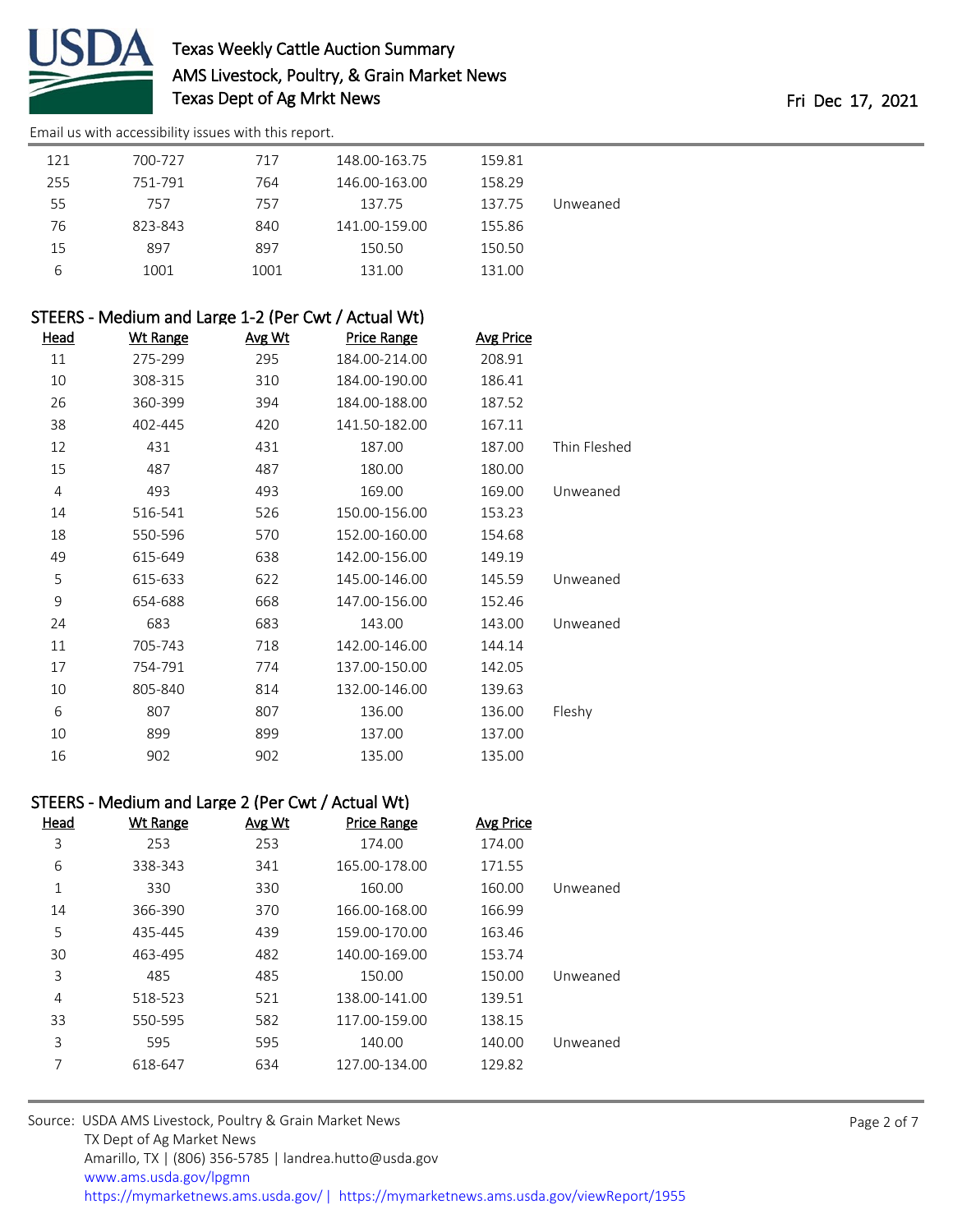

|    | 608     | 608 | 150.00        | 150.00 | Thin Fleshed |
|----|---------|-----|---------------|--------|--------------|
|    | 682     | 682 | 127.00        | 127.00 |              |
| 34 | 717-748 | 727 | 120.00-129.00 | 124.68 |              |
| 5  | 762     | 762 | 139.00        | 139.00 |              |
|    | 903     | 903 | 108.00        | 108.00 |              |

# HEIFERS - Medium and Large 1 (Per Cwt / Actual Wt)

| <u>Head</u> | <b>Wt Range</b> | Avg Wt | <b>Price Range</b> | <b>Avg Price</b> |          |
|-------------|-----------------|--------|--------------------|------------------|----------|
| 19          | 321-340         | 332    | 149.00-168.00      | 159.58           |          |
| 51          | 352-398         | 371    | 155.00-180.00      | 168.52           |          |
| 57          | 413-441         | 427    | 146.00-170.00      | 163.07           |          |
| 34          | 409-439         | 422    | 177.00-183.00      | 180.06           | Fancy    |
| 66          | 456-499         | 478    | 143.50-161.00      | 152.05           |          |
| 7           | 481             | 481    | 172.00             | 172.00           | Fancy    |
| 99          | 505-548         | 527    | 141.50-162.50      | 151.16           |          |
| 19          | 517-535         | 523    | 167.00-170.00      | 167.97           | Fancy    |
| 14          | 513-540         | 516    | 151.00-154.00      | 153.35           | Unweaned |
| 19          | 551-590         | 571    | 141.00-154.00      | 149.99           |          |
| 29          | 564-579         | 575    | 134.00-145.00      | 140.31           | Unweaned |
| 101         | 600-617         | 607    | 138.00-158.00      | 152.21           |          |
| 39          | 600-649         | 627    | 130.00-148.00      | 138.40           | Unweaned |
| 143         | 656-691         | 676    | 145.25-150.50      | 148.11           |          |
| 39          | 662-682         | 665    | 143.00             | 143.00           | Fleshy   |
| 111         | 651-695         | 667    | 128.00-140.00      | 133.48           | Unweaned |
| 10          | 731             | 731    | 141.00             | 141.00           |          |
| 152         | 754-792         | 778    | 145.25-147.00      | 145.90           |          |
| 26          | 797             | 797    | 138.00             | 138.00           | Fleshy   |
| 47          | 806-834         | 811    | 131.50-140.00      | 138.51           | Fleshy   |
| 16          | 883             | 883    | 137.50             | 137.50           |          |

# HEIFERS - Medium and Large 1-2 (Per Cwt / Actual Wt)

| Head           | Wt Range | Avg Wt | <b>Price Range</b> | <b>Avg Price</b> |          |
|----------------|----------|--------|--------------------|------------------|----------|
| 3              | 325-330  | 327    | 167.00-168.00      | 167.66           |          |
| 35             | 353-393  | 372    | 149.00-168.00      | 160.68           |          |
| 17             | 399      | 399    | 154.00             | 154.00           | Unweaned |
| 57             | 400-436  | 416    | 140.00-156.00      | 150.34           |          |
| 33             | 463-498  | 483    | 141.00-151.00      | 147.40           |          |
| 3              | 477      | 477    | 142.00             | 142.00           | Unweaned |
| 16             | 518-530  | 527    | 130.00-140.00      | 137.94           |          |
| $\overline{2}$ | 520      | 520    | 135.00             | 135.00           | Unweaned |
| 104            | 556-593  | 573    | 129.00-149.00      | 139.54           |          |
| 146            | 610-649  | 640    | 126.00-146.50      | 139.66           |          |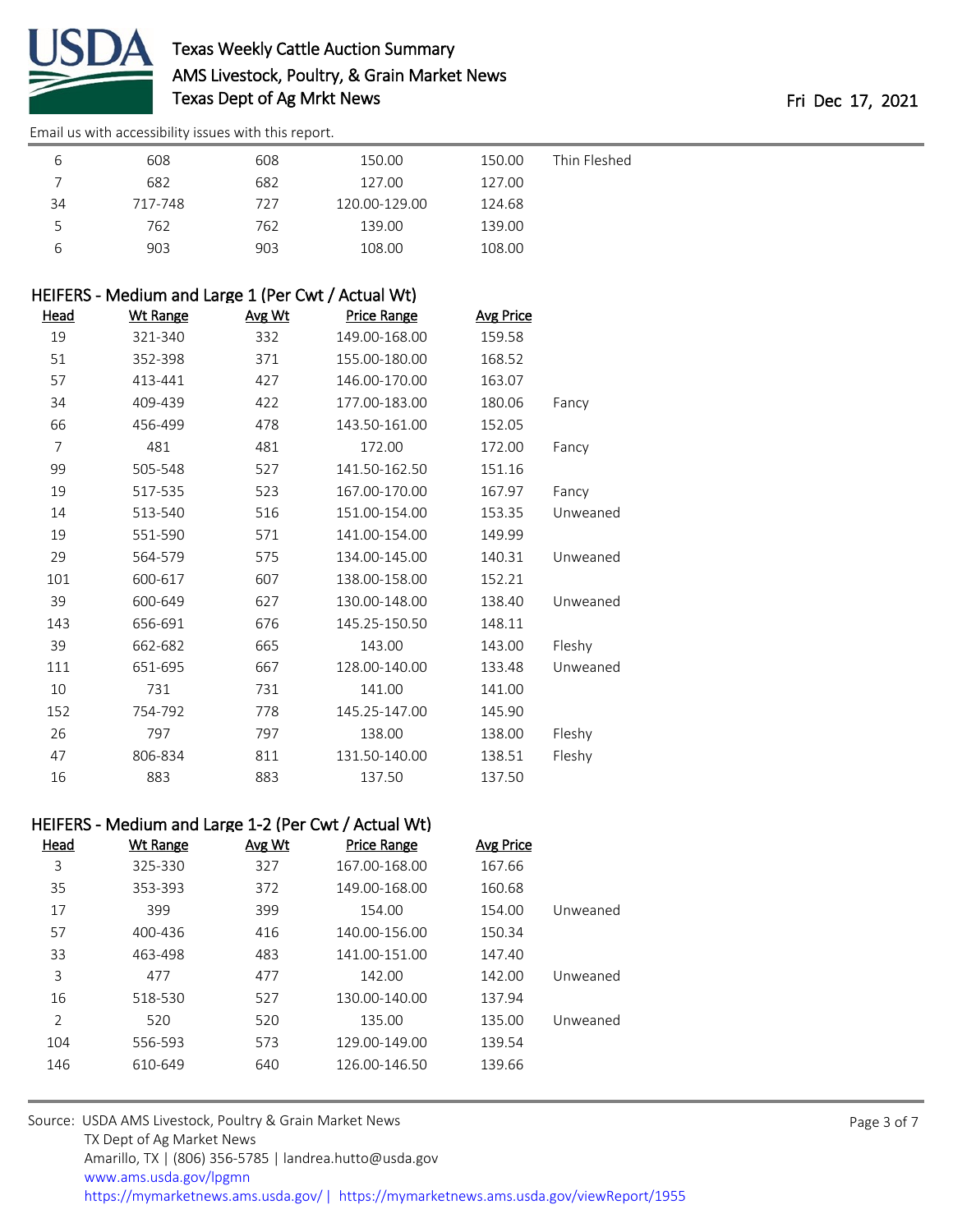

# Texas Weekly Cattle Auction Summary AMS Livestock, Poultry, & Grain Market News Texas Dept of Ag Mrkt News Fri Dec 17, 2021

[Email us with accessibility issues with this report.](mailto:mars@ams.usda.gov?subject=508%20issue)

| 4              | 603-648 | 626 | 130.00        | 130.00 | Unweaned |
|----------------|---------|-----|---------------|--------|----------|
| 8              | 671     | 671 | 128.00        | 128.00 |          |
| 51             | 662-686 | 666 | 120.00-125.00 | 120.81 | Fleshy   |
| $\overline{2}$ | 685     | 685 | 128.00        | 128.00 | Unweaned |
| 17             | 705-745 | 728 | 116.00-134.00 | 123.50 |          |
| 6              | 724     | 724 | 129.00        | 129.00 | Full     |
| 9              | 750-765 | 752 | 123.00-140.00 | 133.77 |          |
| 8              | 764     | 764 | 126.00        | 126.00 | Unweaned |
| 11             | 801-829 | 816 | 126.00-130.50 | 128.01 |          |
| 7              | 852-898 | 878 | 123.00-125.00 | 124.17 |          |

## HEIFERS - Medium and Large 2 (Per Cwt / Actual Wt)

| Head | Wt Range | Avg Wt | Price Range   | <b>Avg Price</b> |
|------|----------|--------|---------------|------------------|
| 4    | 275      | 275    | 150.00        | 150.00           |
|      | 325      | 325    | 133.50        | 133.50           |
| 5    | 353-372  | 364    | 129.00-138.00 | 132.49           |
| 18   | 422-448  | 435    | 133.00-138.00 | 136.24           |
| 27   | 467-498  | 481    | 131.00-140.00 | 136.36           |
| っ    | 745      | 745    | 114.00        | 114.00           |

#### HEIFERS - Small and Medium 2-3 (Per Cwt / Actual Wt)

| Head | Wt Range | Avg Wt | Price Range | <b>Avg Price</b> |
|------|----------|--------|-------------|------------------|
|      | 410      | 410    | 106.00      | 106.00           |

#### BULLS - Medium and Large 1 (Per Cwt / Actual Wt)

| Head | Wt Range | Avg Wt | <b>Price Range</b> | Avg Price |              |
|------|----------|--------|--------------------|-----------|--------------|
| 5    | 293      | 293    | 217.00             | 217.00    | Thin Fleshed |
| 4    | 410      | 410    | 175.00             | 175.00    |              |
| 6    | 463-490  | 468    | 160.00-178.00      | 174.86    |              |
| 9    | 509-539  | 526    | 150.00-155.00      | 152.85    |              |
| 8    | 604      | 604    | 143.00             | 143.00    |              |
| 5    | 735      | 735    | 120.00             | 120.00    |              |
| 17   | 762-771  | 765    | 125.00-125.50      | 125.18    |              |
|      | 810      | 810    | 115.50             | 115.50    |              |

# BULLS - Medium and Large 1-2 (Per Cwt / Actual Wt)

| Wt Range | Avg Wt | <b>Price Range</b> | Avg Price |
|----------|--------|--------------------|-----------|
| 452      | 452    | 142.00             | 142.00    |
| 559-576  | 572    | 140.00-145.50      | 144.26    |
| 651      | 651    | 126.00             | 126.00    |
| 845      | 845    | 118.00             | 118.00    |
|          |        |                    |           |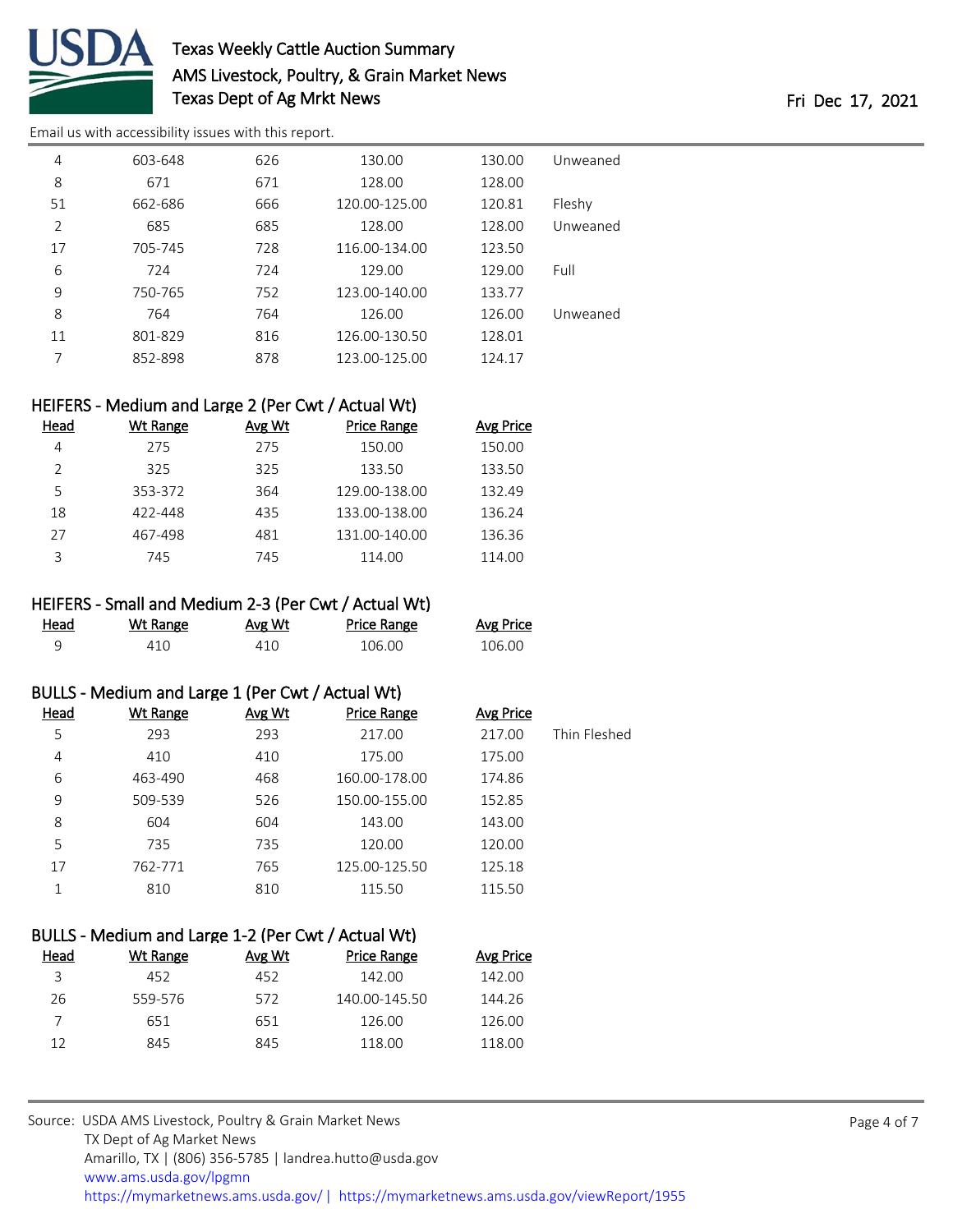

|                | BULLS - Medium and Large 2 (Per Cwt / Actual Wt) |        |                    |           |
|----------------|--------------------------------------------------|--------|--------------------|-----------|
| Head           | <b>Wt Range</b>                                  | Avg Wt | <b>Price Range</b> | Avg Price |
| 5              | 453-487                                          | 473    | 140.00-147.00      | 142.68    |
| 2              | 538                                              | 538    | 125.00             | 125.00    |
| 5              | 558-597                                          | 581    | 133.00-135.00      | 134.23    |
| 7              | 623-648                                          | 632    | 122.00-130.00      | 126.52    |
| 18             | 654-690                                          | 671    | 126.00-132.00      | 128.19    |
| 15             | 715-748                                          | 734    | 90.00-119.00       | 103.88    |
| 4              | 754                                              | 754    | 90.00              | 90.00     |
| 5              | 815-842                                          | 831    | 112.00-113.00      | 112.39    |
| $\mathfrak{D}$ | 855                                              | 855    | 97.00              | 97.00     |
| 6              | 903                                              | 903    | 108.00             | 108.00    |
|                |                                                  |        |                    |           |

#### DAIRY HEIFERS - Large 3 (Per Cwt / Actual Wt)

| Head | Wt Range | Avg Wt | <b>Price Range</b> | Avg Price |
|------|----------|--------|--------------------|-----------|
| 3    | 725-745  | 733    | 45.00-54.50        | 50.86     |
|      | 760      | 760    | 37.00              | 37.00     |
|      | 815      | 815    | 58.00              | 58.00     |
|      | 885      | 885    | 50.00              | 50.00     |

#### SLAUGHTER CATTLE

## COWS - Breaker 75-80% (Per Cwt / Actual Wt)

| <u>Head</u> | Wt Range  | Avg Wt | Price Range | Avg Price | <b>Dressing</b> |
|-------------|-----------|--------|-------------|-----------|-----------------|
| 20          | 1330-1730 | 1553   | 57.00-70.50 | 67.25     | Average         |
| 21          | 1404-1680 | 1558   | 70.00-78.00 | 75.86     | High            |

|      | COWS - Boner 80-85% (Per Cwt / Actual Wt) |        |                    |
|------|-------------------------------------------|--------|--------------------|
| Head | Wt Range                                  | Avg Wt | <b>Price Range</b> |

| 102 | 1000-1615 | 1326 | 56.00-68.50 | 63.54 | Average     |
|-----|-----------|------|-------------|-------|-------------|
| 36  | 1135-1480 | 1312 | 69.00-73.00 | 70.54 | <b>High</b> |
|     | 1203-1280 | 1243 | 56.00-60.50 | 58.10 | LOW.        |

# COWS - Lean 85-90% (Per Cwt / Actual Wt)

| Head | Wt Range  | Avg Wt | <b>Price Range</b> | Avg Price | <b>Dressing</b>       |
|------|-----------|--------|--------------------|-----------|-----------------------|
| 48   | 910-1265  | 1121   | 48.00-65.00        | 56.50     | Average               |
| 5    | 805-980   | 885    | 50.50-58.00        | 52.95     | Average Light Weight  |
| 16   | 1020-1160 | 1059   | 58.00-62.00        | 59.10     | High                  |
| 98   | 913-1635  | 1057   | 40.00-57.00        | 44.04     | Low                   |
| 46   | 730-980   | 892    | 32.00-40.00        | 35.64     | Low Light Weight      |
| 45   | 830-1266  | 1081   | 33.00-44.00        | 37.70     | Very Low              |
| 14   | 818-985   | 888    | 25.00-29.00        | 26.91     | Very Low Light Weight |

Avg Price Dressing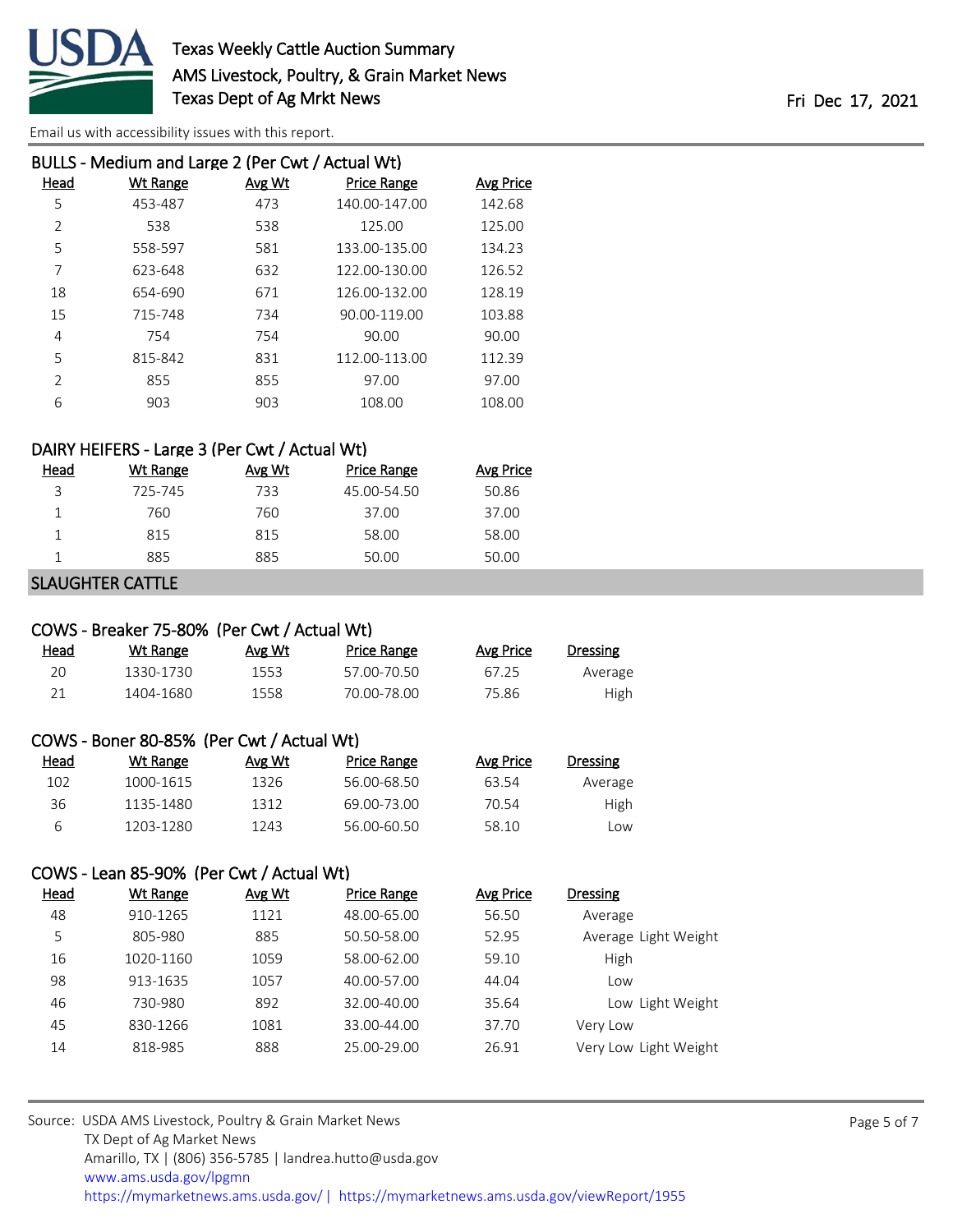

| BULLS - 1 (Per Cwt / Actual Wt)   |                       |              |                 |                                                         |                                    |                  |              |  |
|-----------------------------------|-----------------------|--------------|-----------------|---------------------------------------------------------|------------------------------------|------------------|--------------|--|
| <b>Head</b>                       | <b>Wt Range</b>       |              | Avg Wt          | <b>Price Range</b>                                      | <b>Avg Price</b>                   | <b>Dressing</b>  |              |  |
| 5                                 | 1420-1955             |              | 1672            | 81.00-92.00                                             | 88.33                              | Average          |              |  |
| 6                                 | 1315-2425             |              | 1693            | 75.00-83.00                                             | 79.15                              | Low              |              |  |
|                                   |                       |              |                 |                                                         |                                    |                  |              |  |
| BULLS - 1-2 (Per Cwt / Actual Wt) |                       |              |                 |                                                         |                                    |                  |              |  |
| <u>Head</u>                       | <b>Wt Range</b>       |              | Avg Wt          | <b>Price Range</b>                                      | <b>Avg Price</b>                   | <b>Dressing</b>  |              |  |
| $\overline{2}$                    | 2035-2100             |              | 2068            | 80.50-87.50                                             | 83.94                              | Average          |              |  |
| 5                                 | 1208-1715             |              | 1311            | 66.50-70.00                                             | 67.55                              | Low              |              |  |
| REPLACEMENT CATTLE                |                       |              |                 |                                                         |                                    |                  |              |  |
|                                   |                       |              |                 |                                                         |                                    |                  |              |  |
|                                   |                       |              |                 | STOCK COWS - Medium and Large 1 (Per Cwt / Actual Wt)   |                                    |                  |              |  |
| <u>Age</u>                        | <b>Stage</b>          | <b>Head</b>  | <b>Wt Range</b> | Avg Wt                                                  | <b>Price Range</b>                 | <b>Avg Price</b> |              |  |
| $2 - 4$                           | O                     | 24           | 930-1250        | 1121                                                    | 67.00-105.00                       | 76.95            |              |  |
|                                   |                       |              |                 |                                                         |                                    |                  |              |  |
|                                   |                       |              |                 | STOCK COWS - Medium and Large 1-2 (Per Cwt / Actual Wt) |                                    |                  |              |  |
| <u>Age</u>                        | <b>Stage</b>          | <b>Head</b>  | <b>Wt Range</b> | Avg Wt                                                  | <b>Price Range</b><br>93.00-106.00 | <b>Avg Price</b> |              |  |
| $<$ 2                             | $\bigcirc$            | 21           | 707-1133        | 1049                                                    |                                    | 98.57            |              |  |
| $2 - 4$                           | $\circ$               | 20<br>13     | 707-1270        | 794                                                     | 70.00-88.00<br>60.00-69.00         | 83.64            |              |  |
| $5 - 8$                           | $\bigcirc$<br>$\circ$ |              | 885-1227        | 1114                                                    |                                    | 65.74            |              |  |
| >5                                |                       | 3            | 705-1115        | 842                                                     | 46.00-58.00                        | 51.30            |              |  |
|                                   |                       |              |                 | STOCK COWS - Medium and Large 2 (Per Cwt / Actual Wt)   |                                    |                  |              |  |
| <b>Age</b>                        | <b>Stage</b>          | <u>Head</u>  | <b>Wt Range</b> | Avg Wt                                                  | <b>Price Range</b>                 | <b>Avg Price</b> |              |  |
| $2 - 8$                           | $\circ$               | 9            | 710-900         | 866                                                     | 41.00-47.00                        | 44.78            | Thin Fleshed |  |
|                                   |                       |              |                 |                                                         |                                    |                  |              |  |
|                                   |                       |              |                 | STOCK COWS - Medium and Large 2-3 (Per Cwt / Actual Wt) |                                    |                  |              |  |
| <u>Age</u>                        | <b>Stage</b>          | <b>Head</b>  | <b>Wt Range</b> | Avg Wt                                                  | <b>Price Range</b>                 | <b>Avg Price</b> |              |  |
| $2 - 8$                           | $\bigcirc$            | 21           | 583-990         | 829                                                     | 20.00-39.00                        | 32.33            | Thin Fleshed |  |
|                                   |                       |              |                 |                                                         |                                    |                  |              |  |
|                                   |                       |              |                 | BRED COWS - Medium and Large 1 (Per Head / Actual Wt)   |                                    |                  |              |  |
| <u>Age</u>                        | <b>Stage</b>          | Head         | <u>Wt Range</u> | <u>Avg Wt</u>                                           | <u>Price Range</u>                 | <b>Avg Price</b> |              |  |
| $2 - 4$                           | T <sub>2</sub>        | 4            | 1075-1178       | 1152                                                    | 935.00-1200.00                     | 1138.19          |              |  |
| $5 - 8$                           | T <sub>2</sub>        | 16           | 1235-1646       | 1441                                                    | 975.00-1050.00                     | 1025.87          |              |  |
|                                   |                       |              |                 |                                                         |                                    |                  |              |  |
|                                   |                       |              |                 | BRED COWS - Medium and Large 1-2 (Per Head / Actual Wt) |                                    |                  |              |  |
| <u>Age</u>                        | <b>Stage</b>          | <b>Head</b>  | <b>Wt Range</b> | Avg Wt                                                  | <b>Price Range</b>                 | <b>Avg Price</b> |              |  |
| $2 - 8$                           | $T2-3$                | 4            | 1130-1345       | 1283                                                    | 1175.00-1275.00                    | 1252.98          |              |  |
|                                   |                       |              |                 | BRED COWS - Medium and Large 2 (Per Head / Actual Wt)   |                                    |                  |              |  |
| <u>Age</u>                        | <b>Stage</b>          | <b>Head</b>  | <b>Wt Range</b> | Avg Wt                                                  | <b>Price Range</b>                 | <b>Avg Price</b> |              |  |
| $2 - 8$                           | $T2-3$                | $\mathsf{3}$ | 950-1193        | 1112                                                    | 900.00-1025.00                     | 989.40           |              |  |
|                                   |                       |              |                 |                                                         |                                    |                  |              |  |